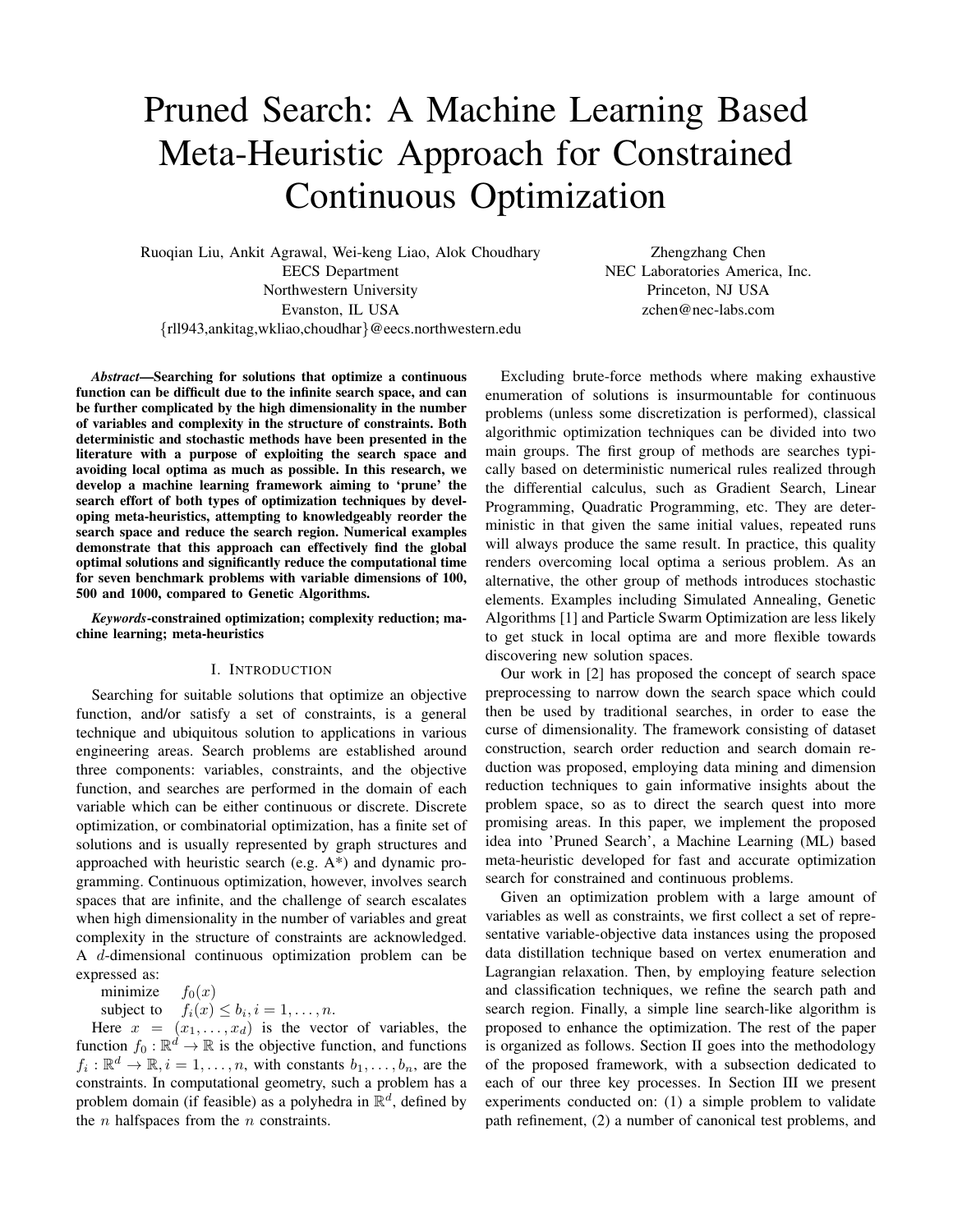(3) a synthetic problem. Section IV lists related works, and Section V concludes the paper.

# II. METHODOLOGY

## *A. Overview*

Following the philosophy stated in [2] we consider developing meta-heuristics with ML to enhance the search process in optimization. The attempt is to have the search force focused in a more promising path and prune the irrelevant effort. In an optimization problem, variables cannot be fumbled freely with dimension reduction methods such as PCA, but we can still assume that one of the following statements will hold.

- Assumption 1: The desired (optimal) value of the function depends only on a reduced, albeit unknown, set of variables.
- Assumption 2: The impact of each variable to the function is different. Hence, there exists an optimal order in terms of searching priority.

The first assumption imposes an additional parameter—the size of the subset of "active" variables. Both assumptions are commonly seen in many industrial processes, during the design of which, variables are included as many as possible but not all of them are equally important. The two assumptions together complete the scene of intrinsic variable priority on which our proposed method is based.

In this setting we can apply feature selection in data mining to analyze variable relations. The framework contains three major components, as shown in Fig. 1. The functionalities of each component are introduced below, and further explained and illustrated with an example in the following sections.

- Data distillation. For ML to work, it needs to have access to a set of data that contain values of the variables and the corresponding function value. The data has to be distinguishably significant in that it contains instances with the most wanted (highest or lowest corresponding to maximization or minimization) function values. We obtain such a distilled significant data set by firstly transforming the problem into the computational geometry regime to form a polyhedra representing the feasible space, and then extracting the vertices of the polyhedra. Lagrangian relaxation is used to handle complicated constraining conditions.
- Complexity reduction. With a proper collection of variableobjective value instances, ML can learn to extract information of variables to produce two functionalities: 1) the creation of an ordered list of variables based on their influence and impact towards the function, and 2) the reduction of the feasible region in variable searching. The former is achieved through feature selection methods where a ranking is guaranteed. The latter is realized through examining a rule-based classifier and looking for the critical thresholds.
- Enhanced optimization. Optimization becomes a much promising endeavor when the search is "pruned", in that the space is reduced and a pre-planned searching

path is deployed. A simple line search-like algorithm is employed. We specify a prefixed searching order, and replace the original constraints with the pruned ones.

We will use an example problem throughout Section II-B to Section II-D to illustrate each step. The example problem, G1, is taken from [3]. It is formulated as follows. G1 Problem:

Min: 
$$
f(x) = 5 \sum_{i=1}^{4} x_i - 5 \sum_{i=1}^{4} x_i^2 - \sum_{i=5}^{13} x_i
$$
  
\ns.t.:  $g_1(x) = 2x_1 + 2x_2 + x_{10} + x_{11} - 10 \le 0$ ,  
\n $g_2(x) = 2x_1 + 2x_3 + x_{10} + x_{12} - 10 \le 0$ ,  
\n $g_3(x) = 2x_2 + 2x_3 + x_{11} + x_{12} - 10 \le 0$ ,  
\n $g_4(x) = -8x_1 + x_{10} \le 0$ ,  
\n $g_5(x) = -8x_2 + x_{11} \le 0$ ,  
\n $g_6(x) = -8x_3 + x_{12} \le 0$ ,  
\n $g_7(x) = -2x_4 - x_5 + x_{10} \le 0$ ,  
\n $g_8(x) = -2x_6 - x_7 + x_{11} \le 0$ ,  
\n $g_9(x) = -2x_8 - x_9 + x_{12} \le 0$ ,  
\n $x_i \ge 0$ ,  $i = 1, ..., 13$ ,  
\n $x_i \le 1$ ,  $i = 1, ..., 9, 13$ ,  
\n $x_i \le 100$ ,  $i = 10, 11, 12$ .

The G1 problem has 13 variables, 9 complex linear combinational constraints and 2 boundary constraints on each of the variable, in total 35. The true global minima is known as  $x^* = (1, 1, \ldots, 1, 3, 3, 3, 1), f(x^*) = -15$ . G1 is not chosen to prove the robustness of our methodology to high dimensions (which will be exhibited in Section III with problems up to 1,000 dimensions), but rather to help illustrate each step.

## *B. Data Distillation with Vertex Enumeration*

Given an optimization problem, the simplest way of data collection would be feeding in random combinations of valid variable values to the function and collecting its outputs. Number-theoretic methods (NTM's) are a class of techniques by which representative points of the uniform distribution on the unit cube can be generated [4]. One example of NTM is the quasi-Monte Carlo model.

However, while a uniformly randomized set could be representative for numerical analysis of functions, it does not necessarily serve as representative when it comes to machine learning purposes. Just as we only need to show a child red and green cards if what we want him/her to learn is to distinguish red and green, we claim a representative and significant set for analyzing variable relations is the collection of instances that produce very high and very low function values. One set is the "target", and the other is included as an opposing force. Depending on what feature selection method is used, the opposing set can sometimes be omitted.

To collect such a data set, we follow the idea of vertex enumeration in computational geometry. The set of linear inequalities  $Ax \leq b$  defines a polyhedron in  $R^d$ . Each of the  $n$  inequalities represents a bounding hyperplane that together constitutes the polyhedra. An intersect of any  $d$  inequalities forms a vertex. The objective function  $f(x)$  also represents a hyperplane in  $R<sup>d</sup>$ , and the optimum answer is one of the vertices on this plane. In fact, all the vertices of the polyhedra are extreme values to the function. Therefore, to obtain a set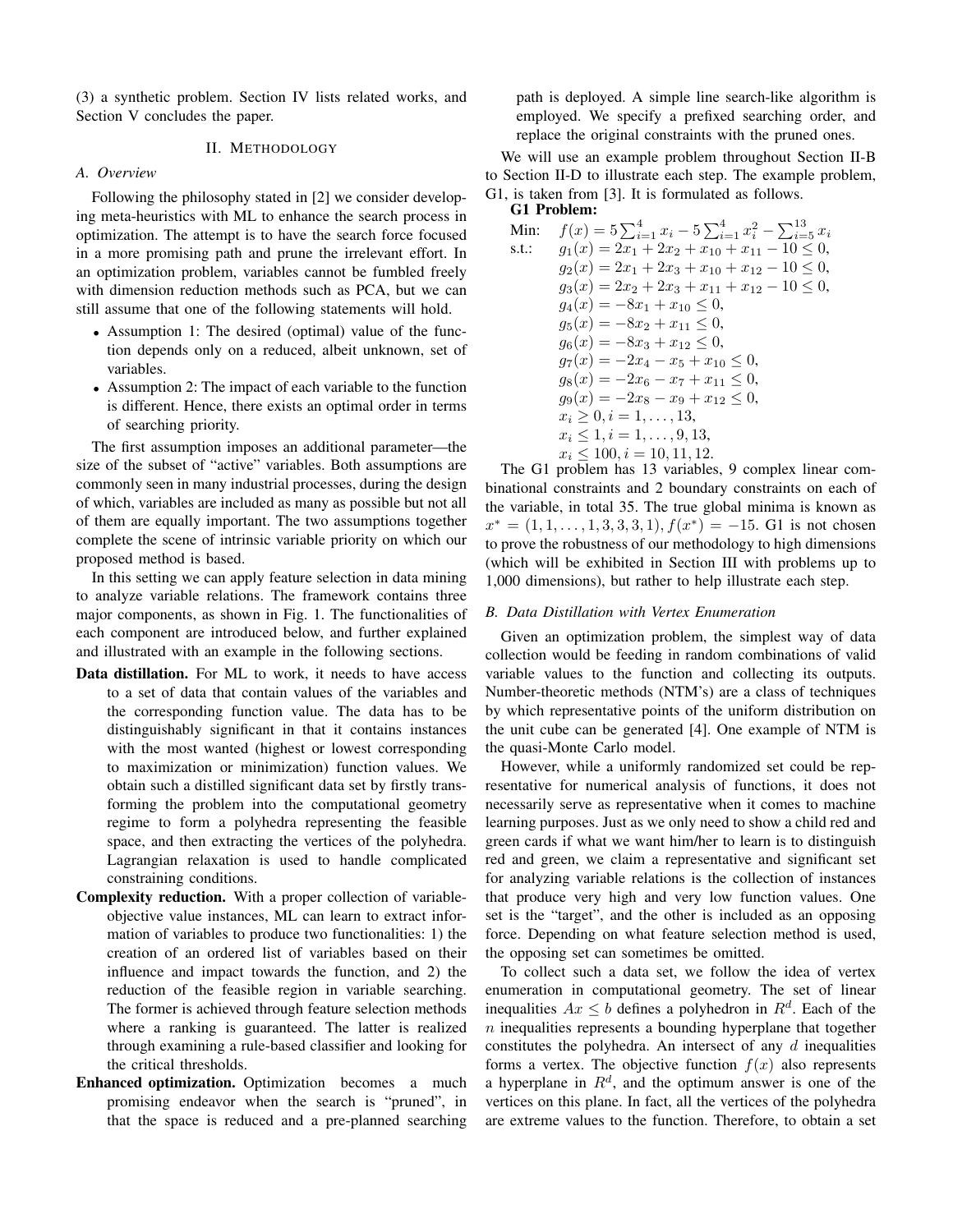

Fig. 1: Overview of the proposed ML approach for optimization. The framework is composed of three key processes. Data Distillation collects a significant and representative data set from an objective function. Complexity Reduction ranks the importance and prunes the search space for each variable. Finally, the Enhanced Optimization conducts a search within the reduced space and seeks for the optimal solution.

of extreme values is to enumerate the vertices. These critical points contains rich information about the global optimum.

For a bounded feasible region, the number of vertices is at most combinatorial  $C_n^d$ , *n* being the number of constraints and  $d$  the number of variables. By solving any  $d$  equations out of  $n$  simultaneously, we would obtain a basic solution (if exists). By validating this basic solution with the rest  $n-d$  equations, we can check for feasibility of this basic solution. If feasible, this solution is a valid vertex of the search space.

The higher the number of constraints  $n$ , the more vertices exist, and building an entire polyhedra becomes a difficult practice. We use Lagrangian relaxation to relax a part of the constraints and result in a loosened polyhedra to draw data points from. Lagrangian relaxation is a common procedure to generate variable bounds during optimization with complex constraints, assuming that a solution to a relaxed problem is an approximate solution to the original problem. Therefore it is safe to claim that a critical point of the relaxed problem is an approximate critical point of the original problem.

We use linear constraints  $Ax \leq b$ ,  $A \in \mathbb{R}^{n \times d}$  to illustrate Lagrangian relaxation. During the relaxation, it splits the constraints A such that  $A_1 \in R^{n_1 \times d}$ ,  $A_2 \in R^{n_2 \times d}$  and  $n_1 + n_2 = n$ . Then one introduces part of the constraints into the objective. The problem is converted to a relaxed one:

Min:  $f_0(x) + \lambda^T (b_2 - A_2 x)$ 

s.t.:  $A_1 x \leq b_1$ 

We let  $\lambda = (\lambda_1, \dots, \lambda_{n_2})$  be nonnegative weights so that we are penalized if the relaxed constraints are violated.

In the example of G1, with Lagrangian relaxation we first split the constraint set into two, by randomly selecting 22 out of the 35 inequalities and formulating them as  $A_2x \leq b_2$ . Then, the 22 inequalities are removed from the constraint set and the part  $(b_2 - A_2x)$  is plugged into the objective function. The new reduced constraint set then contains exactly 13 inequalities, the same number as that of the variables. Vertex enumeration is performed by trying to solve these remaining 13 equations simultaneously to obtain a basic solution (if exists). This solution is a vertex of the feasible region of the relaxed problem and an approximation of the original problem. This process is repeated 1,000 times, each time with a different random draw of the inequalities.  $\lambda$  is set to be a random vector with values between 0.5 and 1 each time. A higher value of  $\lambda$ suggests a tighter relaxation and a longer time to obtain data.

### *C. Complexity Reduction with Machine Learning*

The centerpiece of our method is reducing the complexity of problem, in two-fold. Firstly, the d variables form an order by feature ranking techniques. Secondly, the searchable region of each variable can be reduced (or formed if that variable is unbounded) by classification schemes.

*1) Path Refinement:* Feature selection methods in data mining study the variable relations towards the target, either through calculating a metric, or building a classifier. With the exemplar problem G1, we take the data set generated and label the very high values as "H" and low values as "L" (for example, sort the instances based on the function value and take the top and bottom 15%). Then we run six feature selection methods: 1) Information gain, InfoGain(Class,Attribute) = H(Class) - H(Class | Attribute) where H specifies the entropy, 2) Chi-square,  $\chi^2 = \sum (O - E)^2 / E$ , where O is the observed frequency and  $E$  is the expected frequency, 3) Symmetrical uncertainty, SU(Class, Attribute) =  $2(H(Class) - H(Class$ Attribute)) / H(Class) + H(Attribute), where H specifies the entropy, 4) SVM, by using Support Vector Machine as a classifier to evaluate a feature's worth, 5)OneR, by using OneR [5] as a classifier to evaluate a feature's worth, and 6) RELIEF [6], which evaluates a feature by repeatedly sampling an instance and considering the value of the given feature for the nearest instance of the same and different class. The rationale of choosing these feature selection methods is to have a diverse setting that contains both numeric metrics and classifier-based evaluators. An ensemble vote of their outcomes gives a fairly trustworthy result.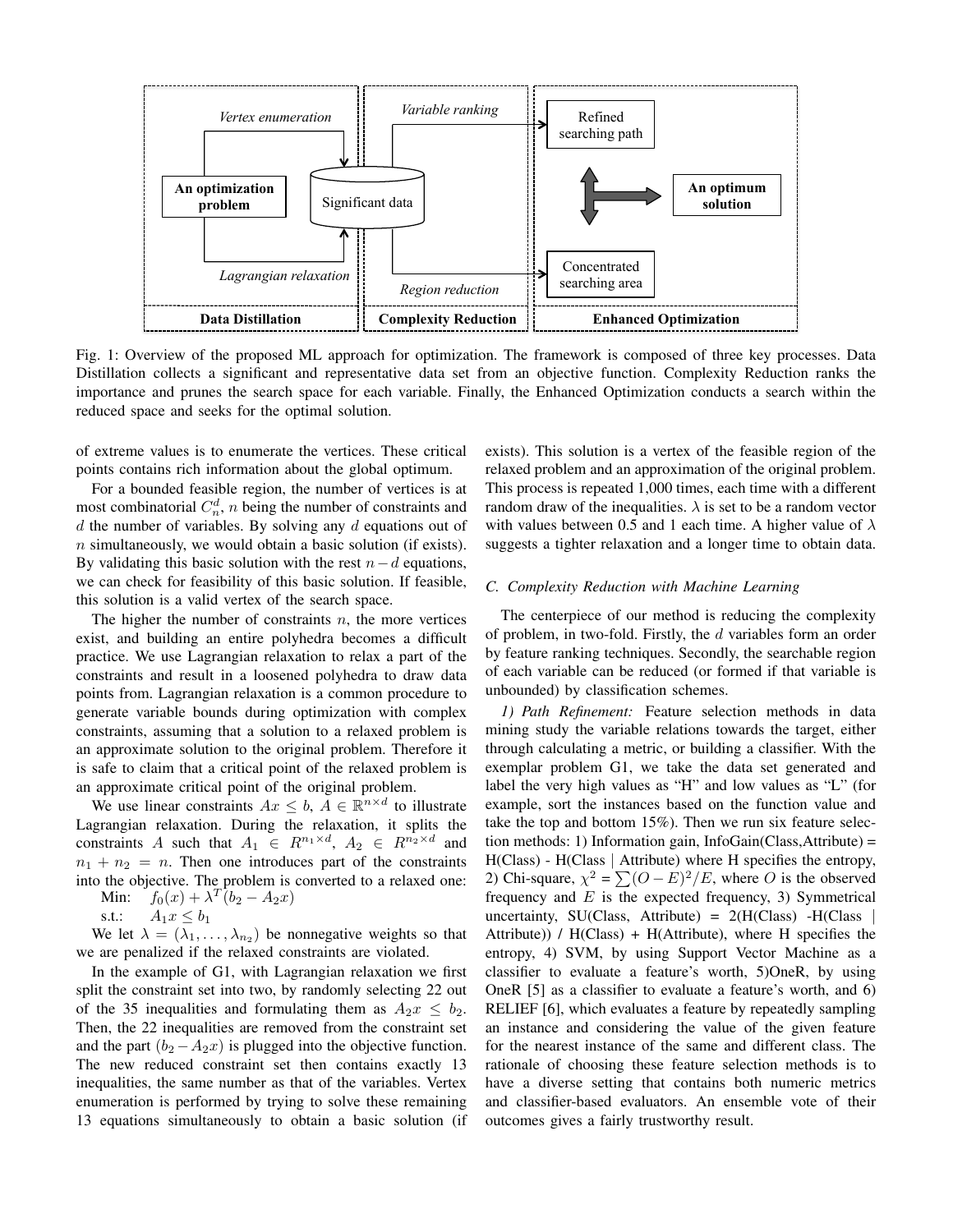*2) Region Reduction:* In this subroutine, we use the distilled data set to build a rule-based classifier. As in the path refinement activity, the data instances with relatively high values is represented by the symbol "H" and the contradictory class is labeled as "L". This creates a two-class classification problem. We use rule-based classifiers because they are easily traversed and thresholds are clearly attained, as we will show later. Here, we illustrate the example with a random tree. After a tree is constructed, we look for the leaf nodes with "L" since our purpose is to minimize in the G1 example. We traverse from the root to each of the "L" leaf nodes and write down the rules generated along the path. The number of samples covered by the rule and the accuracy of the rule should also be considered. For the G1 example the most supported rule is: IF  $x_7 \geq 0.42$ AND  $x_{12} \ge 1.13$  AND  $x_9 \ge 0.25$  AND  $x_{11} \ge 0.43$  THEN "L". Therefore, the searching regions for these variables are modified to  $x_7 \in [0.42, 1], x_{12} \in [1.13, 100], x_9 \in [0.25, 1],$ and  $x_{11} \in [0.43, 1]$ . The searching effort is thus reduced to a more concentrated area on these variables. Note that the satisfaction of the original constraints/boundary conditions must be considered simultaneously. Compared to the original regions,  $x_7, x_9 \in [0, 1]$ ,  $x_{11}, x_{12} \in [0, 100]$ , relatively 42%, 1.13%, 25%, 43% of the search region has been reduced.

### *D. Enhanced Optimization with Reduced Complexity*

Our proposed searching strategy adopts the spirit of greedy algorithms, whose purpose is to find a locally optimal solution at every step. In our case, we find the value that optimizes the function for one variable at a time, following the ranked list of variables. The searching strategy on each variable is the line search, a well established optimization technique. This strategy is designed to be easy to implement and robust in handling high-dimensional problems.

Multi-start strategies are incorporated so that on each run, the algorithm starts from a randomly generated initial solution of dimension  $d$  in the search space. Then the algorithm iterates until a stopping criterion, that is, convergence, is reached. At each iteration, line search is applied from the top variable in the ranked list proceeding downwards.

## III. EXPERIMENTS AND RESULTS

In this section, we conduct numerical experiments on a suite of test problems. Firstly we validate the effectiveness of two steps, data distillation and feature selection, by comparing with benchmark methods. Secondly, the entire framework is validated with 7 scalable benchmark problems, whose number of variables can be determined by users. In all sets of experiments, our method is compared with genetic algorithms (GA). The comparison is based on the value of the solution found (if the true optimum is unknown, as in the synthetic cases) or error between solution found and the true optimum (if known, as in the standard problems). Time is also recorded. Experiments are setup on a Linux Red Hat 4.4.7 system with 32 GB memory and Intel Xeon CPU 2.20 GHz.

### *A. Validation of Data Distillation*

The experiments here is to test the effectiveness of our data distillation procedure. To compare with our vertex based method, the quasi-Monte Carlo NTM model proposed in [7] is used to collect a set of uniformly distributed data. Also, a simple randomization of variables on their feasible regions is used. The evaluation is made on the collected data only and does not extend to further optimization. Certain properties of the data are considered: maximum objective value collected, minimum objective value collected, total number of instances collected within a fixed time (100 seconds). Two more problems from [3], G2 and G7, are added to the test suite. They are selected because of their relatively large dimension, as well as their constraint set being fairly complex. At  $n = 20$ , the best known for G2 is  $f(x^*) = 0.803619$ . The best known for G7 is  $f(x^*) = 24.3062091$ . The comparison on all three problems is seen in Table I. As we can see, in almost every scenario our vertex based data collection method is able to produce more polarized data, that is, data with a higher maximum value and lower minimum value. What's more, the number of instances produced within a same period by the vertex enumeration method is much larger, mainly due to the relaxation of constraints in the process. G2 Problem:

|

$$
\begin{array}{ll}\n\text{Max:} & f(x) = \left| \frac{\sum_{i=1}^{n} \cos^4(x_i) - 2 \prod_{i=1}^{n} \cos^2(x_i)}{\sqrt{\sum_{i=1}^{n} ix_i^2}} \right. \\
\text{s.t.:} & g_1(x) = -\prod_{i=1}^{n} x_i + 0.75 \le 0, \\
& g_2(x) = \sum_{i=1}^{n} x_i - 7.5n \le 0, \\
& 0 \le x_i \le 10, i = 1, 2, \dots, n.\n\end{array}
$$

G7 Problem:

Min:  $f(x) = x_1^2 + x_2^2 + x_1x_2 - 14x_1 - 16x_2 +$  $(x_3 - 10)^2 + 4(x_4 - 5)^2 + (x_5 - 3)^2 +$  $2(x_6-1)^2+5x_7^2+7(x_8-11)^2+$  $2(x_9 - 10)^2 + (x_10 - 7)^2 + 45$ 

s.t.: 
$$
g_1(x) = 4x_1 + 5x_2 - 3x_7 + 9x_8 - 105 \le 0
$$
,  
\n $g_2(x) = 10x_1 - 8x_2 - 17x_7 + 2x_8 \le 0$ ,  
\n $g_3(x) = -8x_1 + 2x_2 + 5x_9 - 2x_10 - 12$   
\n $\le 0$ ,  
\n $g_4(x) = 3(x_1 - 2)^2 + 4(x_2 - 3)^2 + 2x_3^2 - 7x_4 - 120 \le 0$ ,  
\n $g_5(x) = 5x_1^2 + 8x_2 + (x_3 - 6)^2 - 2x_4$   
\n $-40 \le 0$ ,  
\n $g_6(x) = 0.5(x_1 - 8)^2 + 2(x_2 - 4)^2 + 3x_5^2 - x_6 - 30 \le 0$ ,  
\n $g_7(x) = x_1^2 + 2(x_2 - 2)^2 - 2x_1x_2 + 14x_5 - 6x_6 \le 0$ ,  
\n $g_8(x) = -3x_1 + 6x_2 + 12(x_9 - 8)^2 - 7x_10 \le 0$ .  
\n $-10 \le x_i \le 10$ ,  $i = 1, 2, ..., 10$ .

## *B. Validation of Feature Ranking*

To demonstrate the effectiveness of feature selection in producing an importance ranking of the variables and hence a refined searching path, we compared with random searching paths, and evaluate the error between the actual optimum and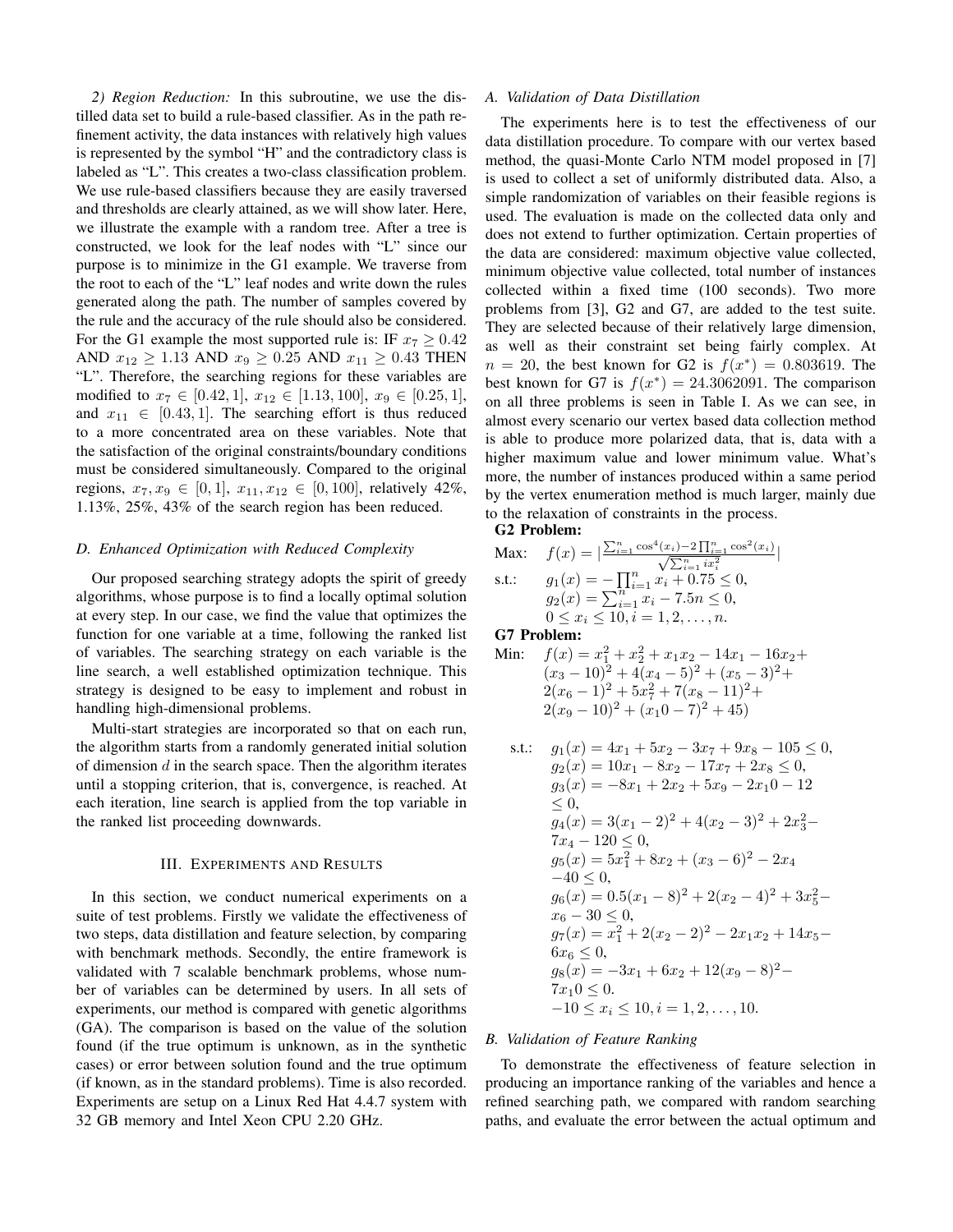| G1         | Max      | Min       | Total cases |
|------------|----------|-----------|-------------|
| Vertex     | 2.3128   | $-9.77$   | 8656        |
| <b>NTM</b> | 2.1134   | $-3.05$   | 1843        |
| Random     | 0.9887   | $-3.32$   | 1457        |
| $G2(n=20)$ |          |           |             |
| Vertex     | 0.7664   | $-12.112$ | 166         |
| <b>NTM</b> | 0.3555   | $-16.455$ | 28          |
| Random     |          |           |             |
| G7         |          |           |             |
| Vertex     | 198.3321 | 29.332    | 9656        |
| <b>NTM</b> | 201.4456 | 36654     | 63          |
| Random     | 200.3432 | 98.4804   | 17          |

TABLE I: Validation of data distillation. Comparing our vertex based method to NTM and randomization.

best answer found, as well as the time taken. The refined path is obtained using our method, and the random path is the best one out of 50 runs. The error  $e = f_0(x) - f_0(x^*)$  is presented as the difference between the best solution found by our algorithm and the test function's actual global optimum. The comparison can be seen in Table II. We can see our refined path is more effective in finding the minimum of G1, and more efficient in terms of time consumption.

TABLE II: Validation of feature ranking.

| G1           | Err. Mean    | Err. Var. | Time $(s)$ |
|--------------|--------------|-----------|------------|
| Refined path | 3.65E-02     | 5.09E-04  | 24.55      |
| Random path  | $4.23E + 00$ | 2.10E-02  | 264.76     |

## *C. Standard Test Problems with Scalable Dimension*

There is a variety of standardized numerical test problems with scalable dimensions. Most of them are only bounded but unconstrained. Examples of such problems include Ackley function, Rosenbrock Function, Sphere Function, and Zakharov Function [8], to name a few. We use a set of 7 problems, function descriptions shown in Table III.

For each function, experiments are conducted in 100, 500 and 1000 dimensions, separately. Each algorithm is run 25 times and the average error is computed, defined as the difference between the best value known and the best value found. Time consumption is also compared. For error evaluation, the stopping criterion is set as the maximum iterations, which is also the number of fitness evaluations. It is set to be  $100\times d$  where d is the variable dimension. For time evaluation, the stopping criterion is either 1) convergence is achieved or 2) the number of iteration exceeds  $100 \times d$ . Since the objective functions in these problems are not linear, Linear Programming (LP) is not applicable. Pruned Search (PrS) is compared with genetic algorithms (GA) for each function on each tested variable dimension.

Tables IV-VI show the result for mean value error (Err. Mean), error standard deviation (Err. SD.) computed for 25 runs, for both algorithms on each of the 7 functions. At a dimension of 100, our method beat GA in 2 cases, played even in 2 cases, and achieved a fairly comparable result on the other 3. As the dimension enlarges, these numbers evolve to  $(3, 2, 2)$  and  $(4, 1, 2)$ , respectively. A robustness to high dimensions is therefore observed. The time comparison is seen

in Fig. 2. Except at a low dimension on  $f3$ ,  $f4$  and  $f6$  where the time performance is only slightly worse, in all other cases PrS outperforms GA consistently.

TABLE IV: Error comparison for  $d = 100$ .

| #              | PrS          |              | GA        |              |
|----------------|--------------|--------------|-----------|--------------|
|                | Err. Mean    | Err. SD.     | Err. Mean | Err. SD.     |
|                | 4.18E-14     | 5.99E-15     | 4.54E-10  | $6.76E-12$   |
| $\mathfrak{D}$ | $8.22E + 01$ | $3.34E + 00$ | 8.19E+02  | $9.24E + 03$ |
| 3              | $0E + 00$    | $0E + 00$    | $0E + 00$ | $0E + 00$    |
| 4              | 1.33E-08     | 2.21E-09     | 8.33E-09  | 9.53E-10     |
| 5              | 5.39E-03     | 1.25E-02     | 4.33E-03  | 1.21E-02     |
| 6              | $0E + 00$    | $0E + 00$    | $0E + 00$ | $0E + 00$    |
|                | $0E + 00$    | $0E + 00$    | 1.43E-01  | 2.33E-04     |

TABLE V: Error comparison for  $d = 500$ .

| #              | PrS          |              | GA           |              |
|----------------|--------------|--------------|--------------|--------------|
|                | Err. Mean    | Err. SD.     | Err. Mean    | Err. SD.     |
| 1              | $3.12E-06$   | $6.32E-08$   | 5.45E-06     | 8.66E-08     |
| $\overline{c}$ | $1.61E + 03$ | $1.56E + 02$ | $1.54E + 03$ | $3.64E + 03$ |
| 3              | $0E + 00$    | $0E + 00$    | $0E + 00$    | $0E + 00$    |
| 4              | 3.43E-08     | 2.15E-08     | 6.42E-08     | 3.64E-08     |
| 5              | 8.59E-04     | 6.54E-05     | 7.75E-04     | $6.43E-06$   |
| 6              | $0E + 00$    | $0E + 00$    | $0E + 00$    | $0E + 00$    |
| 7              | $0E + 00$    | $0E + 00$    | 8.54E-03     | 7.68E-04     |

TABLE VI: Error comparison for  $d = 1000$ .

| # | PrS           |              | GA          |              |  |
|---|---------------|--------------|-------------|--------------|--|
|   | Err. Mean     | Err. SD.     | Err. Mean   | Err. SD.     |  |
|   | $4.74E-0.5$   | $7.24E-08$   | $6.67E-0.5$ | 6.80E-07     |  |
| 2 | $2.32E + 0.5$ | $3.34E + 02$ | 8.19E+05    | $9.24E + 03$ |  |
| 3 | $0E + 00$     | $0E + 00$    | $0E+00$     | $0E + 00$    |  |
| 4 | 9.32E-05      | 5.16E-05     | 2.33E-05    | 4.53E-08     |  |
| 5 | 7.36E-06      | 9.56E-07     | 4.33E-06    | 1.21E-07     |  |
| 6 | 2.11E-03      | 1.23E-03     | 3.00E-02    | 3.32E-03     |  |
|   | 5.53E-04      | 5.61E-05     | 7.89E-02    | 9.53E-04     |  |



Fig. 2: Comparison of time consumption on standard scalable problems.

## IV. RELATED WORKS

Some related work using machine learning to assist optimization search are seen. Clustering methods have been used to select promising starting points for optimization algorithms [9] from randomly generated candidate starting points. In [10] Support Vector Machine is employed to learn the relationship between the starting point of an algorithm and the final outcome, so as to bypass the fitness evaluation that